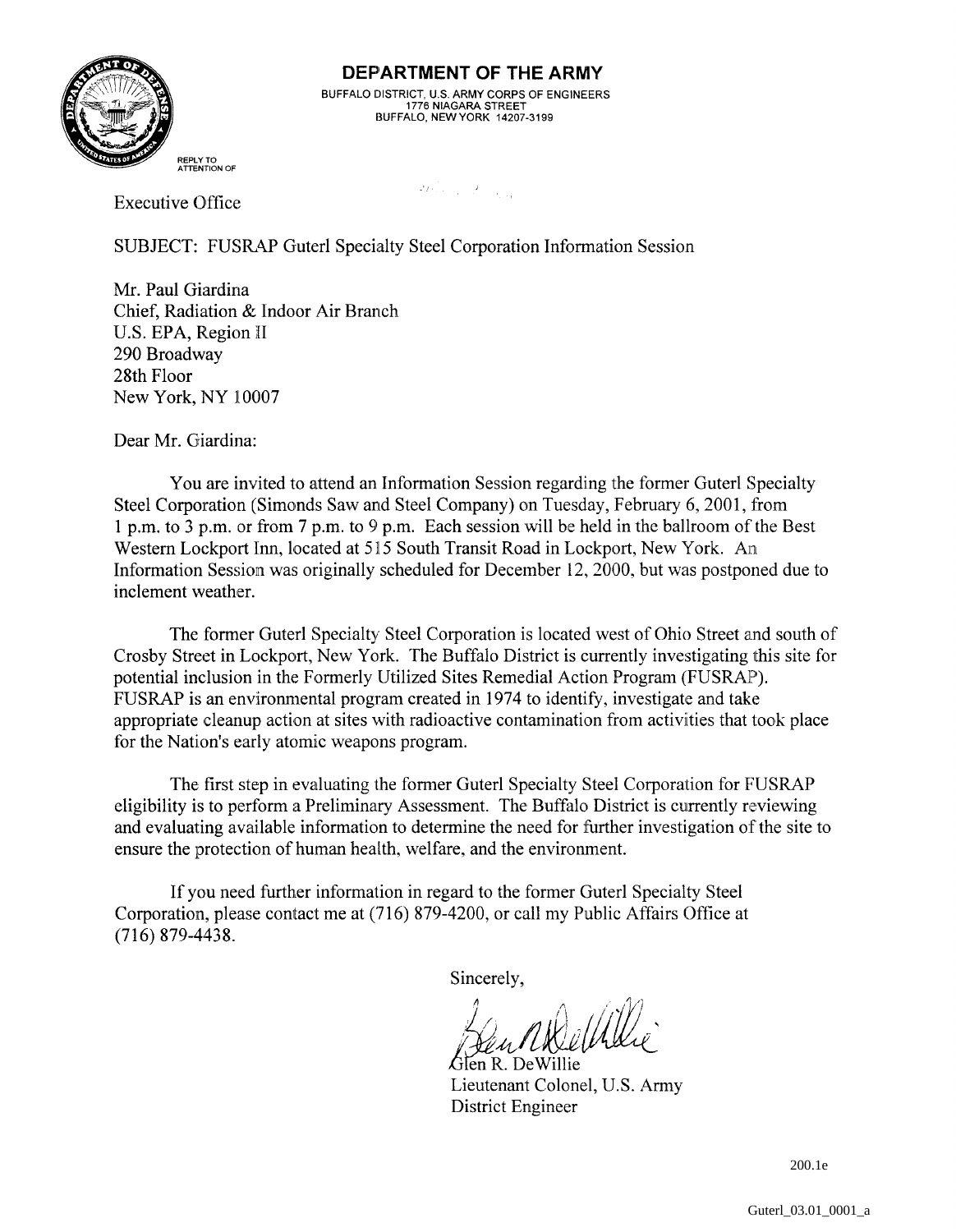

BUFFALO DISTRICT, U.S. ARMY CORPS OF ENGINEERS 1776 NIAGARA STREET' BUFFALO, NEW YORK 14207-3199

*.I* . .

Executive Office

SUBJECT: FUSRAP Guterl Specialty Steel Corporation Information Session

Ms. Kathleen Callahan Director, Div of Env Planning & Protection U.S. EPA, Region I1 290 Broadway 25th Floor New York, NY 10007

Dear Ms. Callahan:

You are invited to attend an Information Session regarding the former Guterl Specialty Steel Corporation (Simonds Saw and Steel Company) on Tuesday, February 6, 2001, from 1 p.m. to 3 p.m. or from 7 p.m. to 9 p.m. Each session will be held in the ballroom of the Best Western Lockport Inn, located at 515 South Transit Road in Lockport, New York. An Information Session was originally scheduled for December 12, 2000, but was postponed due to inclement weather.

The former Guterl Specialty Steel Corporation is located west of Ohio Street and south of Crosby Street in Lockport, New York. The Buffalo District is currently investigating this site for potential inclusion in the Formerly Utilized Sites Remedial Action Program (FUSRAP). FUSRAP is an environmental program created in 1974 to identify, investigate and take appropriate cleanup action at sites with radioactive contamination from activities that took place for the Nation's early atomic weapons program.

The first step in evaluating the former Guterl Specialty Steel Corporation for FUSRAP eligibility is to perform a Preliminary Assessment. The Buffalo District is currently reviewing and evaluating available information to determine the need for further investigation of the site to ensure the protection of human health, welfare, and the environment.

If you need further information in regard to the former Guterl Specialty Steel Corporation, please contact me at (716) 879-4200, or call my Public Affairs (Office at (7 16) 879-443 8.

Clen R. De Willie Lieutenant Colonel, U.S. Amy District Engineer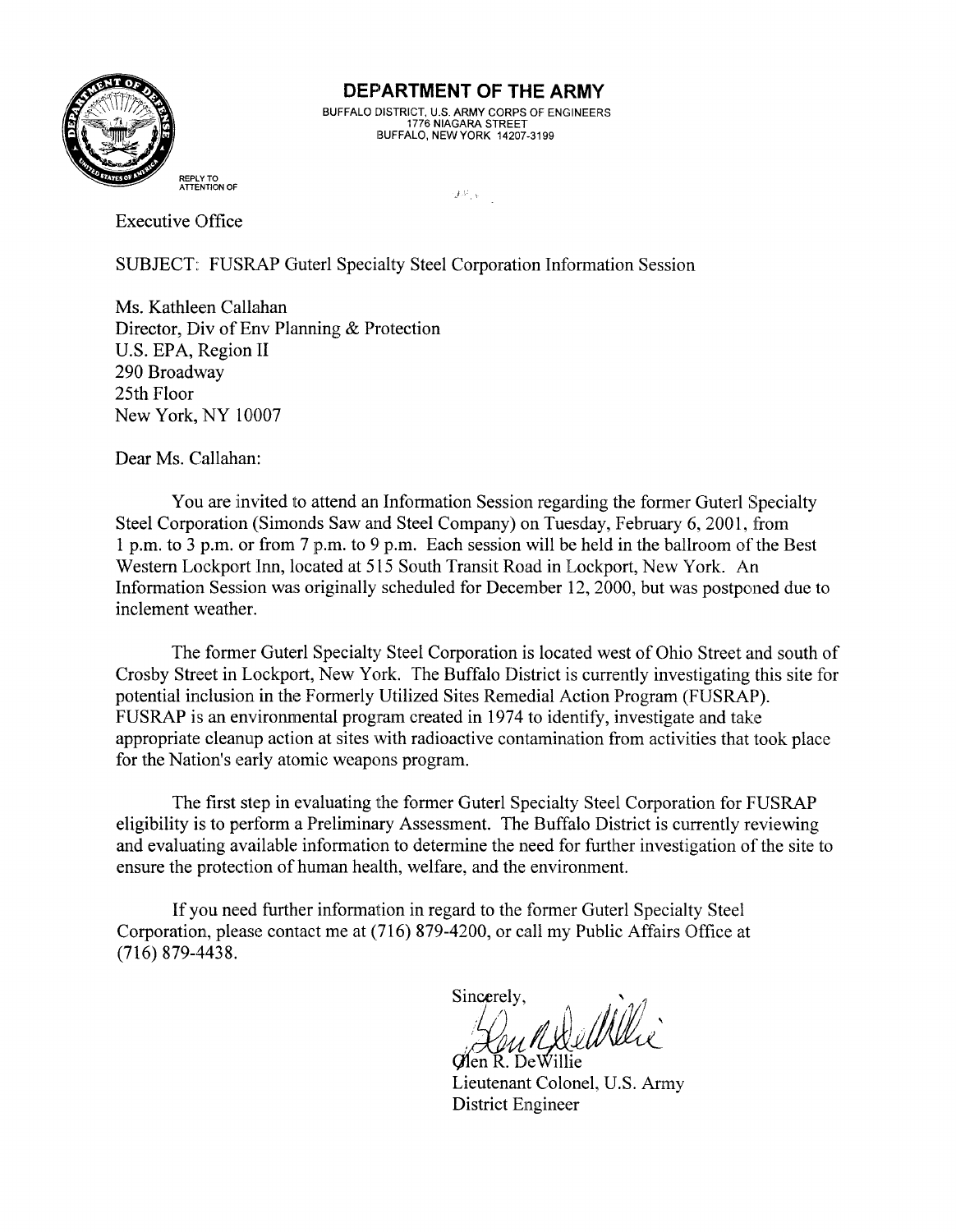

BUFFALO DISTRICT, U.S. ARMY CORPS OF ENGINEERS 1776 NIAGARA STREET BUFFALO. NEW YORK **14207-3199** 

Executive Office

SUBJECT: FUSRAP Guterl Specialty Steel Corporation Information Session

Ms. Alice Yeh U.S. EPA, Region I1 290 Broadway 25th Floor New York, NY 10007

Dear Ms. Yeh:

You are invited to attend an Information Session regarding the former Guterl Specialty Steel Corporation (Simonds Saw and Steel Company) on Tuesday, February 6, 2001, from 1 p.m. to 3 p.m. or from 7 p.m. to 9 p.m. Each session will be held in the ballroom of the Best Western Lockport Inn, located at 515 South Transit Road in Lockport, New York. An Information Session was originally scheduled for December 12, 2000, but was postponed due to inclement weather.

The former Guterl Specialty Steel Corporation is located west of Ohio Street and south of Crosby Street in Lockport, New York. The Buffalo District is currently investigating this site for potential inclusion in the Formerly Utilized Sites Remedial Action Program (FUSRAP). FUSRAP is an environmental program created in 1974 to identify, investigate and take appropriate cleanup action at sites with radioactive contamination from activities that took place for the Nation's early atomic weapons program.

The first step in evaluating the former Guterl Specialty Steel Corporation for FUSRAP eligibility is to perform a Preliminary Assessment. The Buffalo District is currently reviewing and evaluating available information to determine the need for further investigation of the site to ensure the protection of human health, welfare, and the environment.

If you need further information in regard to the former Guterl Specialty Steel Corporation, please contact me at (716) 879-4200, or call my Public Affairs Office at (716) 879-4438.

Glen R. DeWillie Lieutenant Colonel, U.S. Army District Engineer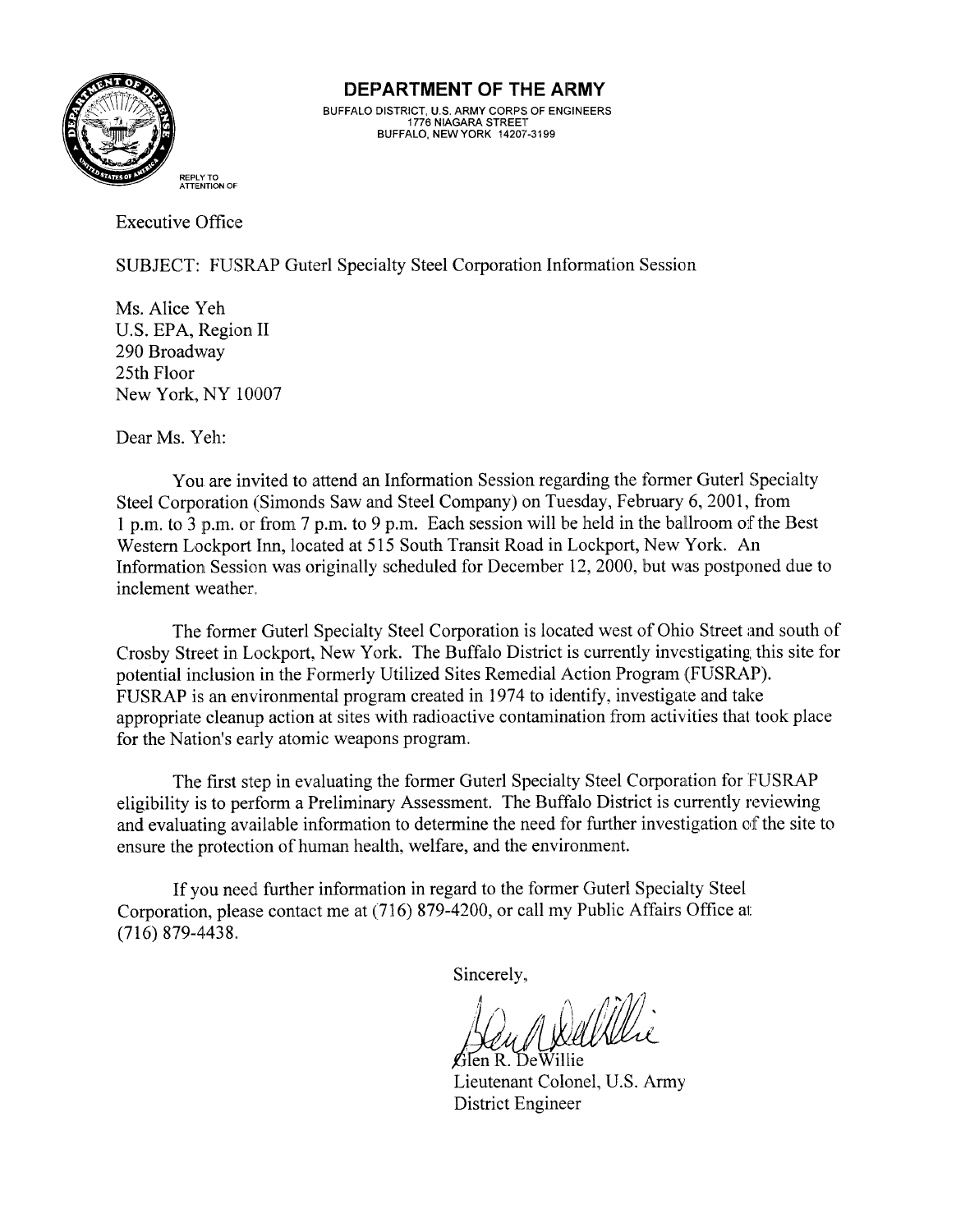

BUFFALO DISTRICT, U.S. ARMY CORPS OF ENGINEERS<br>1776 NIAGARA STREET<br>BUFFALO, NEW YORK 14207-3199

Executive Office

SUBJECT: FUSRAP Guterl Specialty Steel Corporation Information Session

Ms. Jeanne Fox Regional Administrator U.S. EPA, Region II 290 Broadway 26th Floor New York, NY 10007

Dear Ms. Fox:

You are invited to attend an Information Session regarding the former Guterl Specialty Steel Corporation (Simonds Saw and Steel Company) on Tuesday, February 6, 2001, from 1 p.m. to **3** p.m. or from 7 p.m. to 9 p.m. Each session will be held in the ballroon~ of'the Best Western Lockport Inn, located at 515 South Transit Road in Lockport, New York. An Information Session was originally scheduled for December 12, 2000, but was postponed due to inclement weather.

The former Guterl Specialty Steel Corporation is located west of Ohio Street and south of Crosby Street in Lockport, New York. The Buffalo District is currently investigating this site for potential inclusion in the Formerly Utilized Sites Remedial Action Program (FUSRAP). FUSRAP is an environmental program created in 1974 to identify, investigate and take appropriate cleanup action at sites with radioactive contamination from activities that took place for the Nation's early atomic weapons program.

The first step in evaluating the former Guterl Specialty Steel Corporation for FUSRAP eligibility is to perform a Preliminary Assessment. The Buffalo District is currently reviewing and evaluating available information to determine the need for further investigation of the site to ensure the protection of human health, welfare, and the environment.

If you need further information in regard to the former Guterl Specialty Steel Corporation, please contact me at (716) 879-4200, or call my Public Affairs Office at (716) 879-4438.

Sincerely.

len R. DeWillie Lieutenant Colonel, U.S. Army District Engineer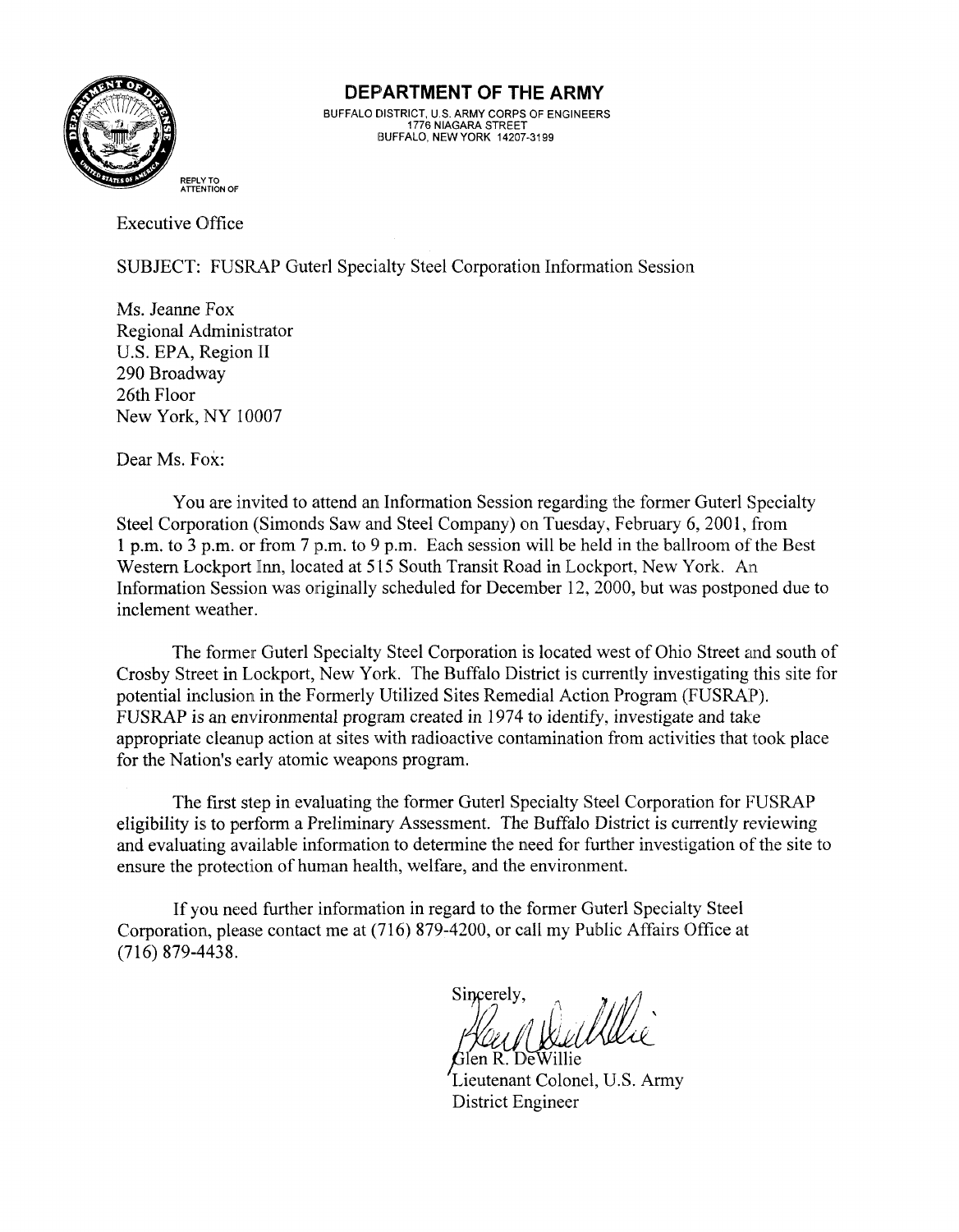

BUFFALO DISTRICT, U.S. ARMY CORPS OF ENGINEERS<br>1776 NIAGARA STREET<br>BUFFALO, NEW YORK 14207-3199

**REPLY TO** .,, t **ATTENTION OF** 

Executive Office

SUBJECT: FUSRAP Guterl Specialty Steel Corporation Information Session

Mr. William Muszynski U.S. EPA, Region I1 290 Broadway 26th Floor New York, NY 10007

Dear Mr. Muszynski:

You are invited to attend an Information Session regarding the former Guterl Specialty Steel Corporation (Simonds Saw and Steel Company) on Tuesday, February 6, 2001, from 1 p.m. to **3** p.m. or from 7 p.m. to 9 p.m. Each session will be held in the ballroom of'the Best Western Lockport Inn, located at 515 South Transit Road in Lockport, New York. An Information Session was originally scheduled for December 12,2000, but was postponed due to inclement weather.

The former Guterl Specialty Steel Corporation is located west of Ohio Street and south of Crosby Street in Lockport, New York. The Buffalo District is currently investigating this site for potential inclusion in the Formerly Utilized Sites Remedial Action Program (FUSRAF'). FUSRAP is an environmental program created in 1974 to identify, investigate and take. appropriate cleanup action at sites with radioactive contamination from activities that took place for the Nation's early atomic weapons program.

The first step in evaluating the former Guterl Specialty Steel Corporation for FUSRAP eligibility is to perform a Preliminary Assessment. The Buffalo District is currently reviewing and evaluating available information to determine the need for further investigation of the site to ensure the protection of human health, welfare, and the environment.

If you need further information in regard to the former Guterl Specialty Steel Corporation, please contact me at (716) 879-4200, or call my Public Affairs Office at  $(716)$  879-4438.

/Glén R. DeWillie

Lieutenant Colonel, U.S. Army District Engineer